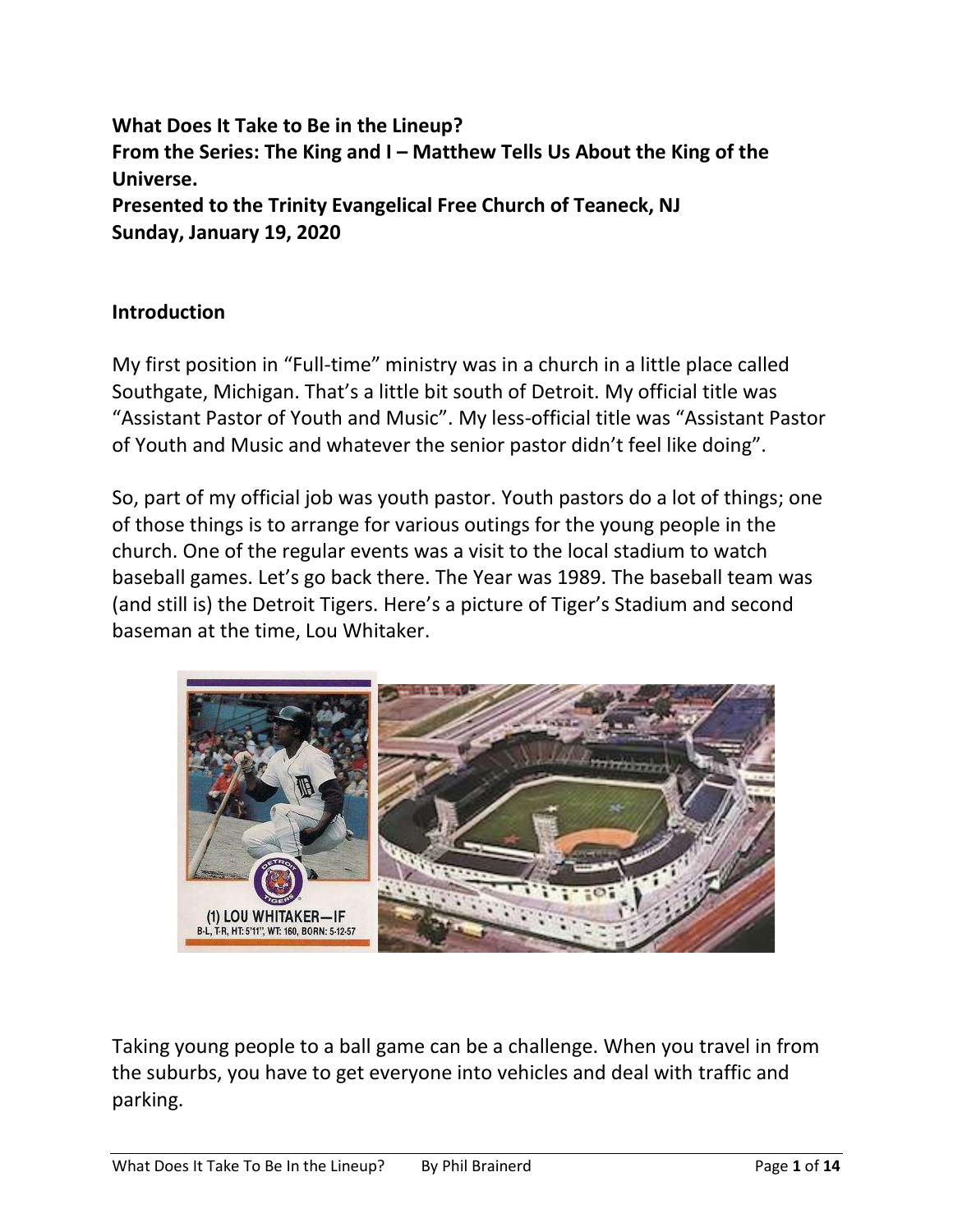The biggest problem is the expense. Good seats at modern ballparks are expensive. To compare with today's prices, you can go on the Yankees web site. You'll find that a seat along the first base line costs almost a hundred dollars. Obviously, you're not going to take the youth group to a game at those prices. As you move further away, the prices come down. Midway up the stadium, the prices come down to a mere \$60. That's still a bit steep for kids who, if they have a job, they're working at McDonald's for minimum wage. But, if you go all the way to the top, the prices get more affordable. At the top level lining the stadium edge, the prices come to \$10 a seat. That's do-able.

These seats have affectionate names. Some call them the "nose-bleed" seats. Others call them the "peanut gallery". Whatever you call them, we got tickets up there. We then piled a group of kids onto a bus, took them to downtown Detroit, and walked up lots and lots of steps until we reached our seats.

Before the game started, we heard from the Tiger's announcer. He gave a word of welcome, and then announced the opening lineup: They players for the first inning. This announcer had an unusual style. He would always state the position, and then the name. He would then pause and repeat the name. So, it sounded something like this: "On first base, Alan Trammel". (pause) "Trammel". "On second base, Lou Whitaker". (pause) "Whitaker". The announcer would do this all the way through the lineup.

Now, the people who sit up in the cheap seats, the peanut gallery, had a number of interesting traditions. One was to have some fun during the opening announcements. During the pause, they would all yell out, "who?" After the name was repeated, they would all say, "Oh".

So, it sounded like this: Announcer: "On first base, Alan Trammel". Fans: "Who?" Announcer: "Trammel". Fans: "Oh". Announcer: "On second base, Lou Whitaker". Fans: "Who?" Announcer: "Whitaker".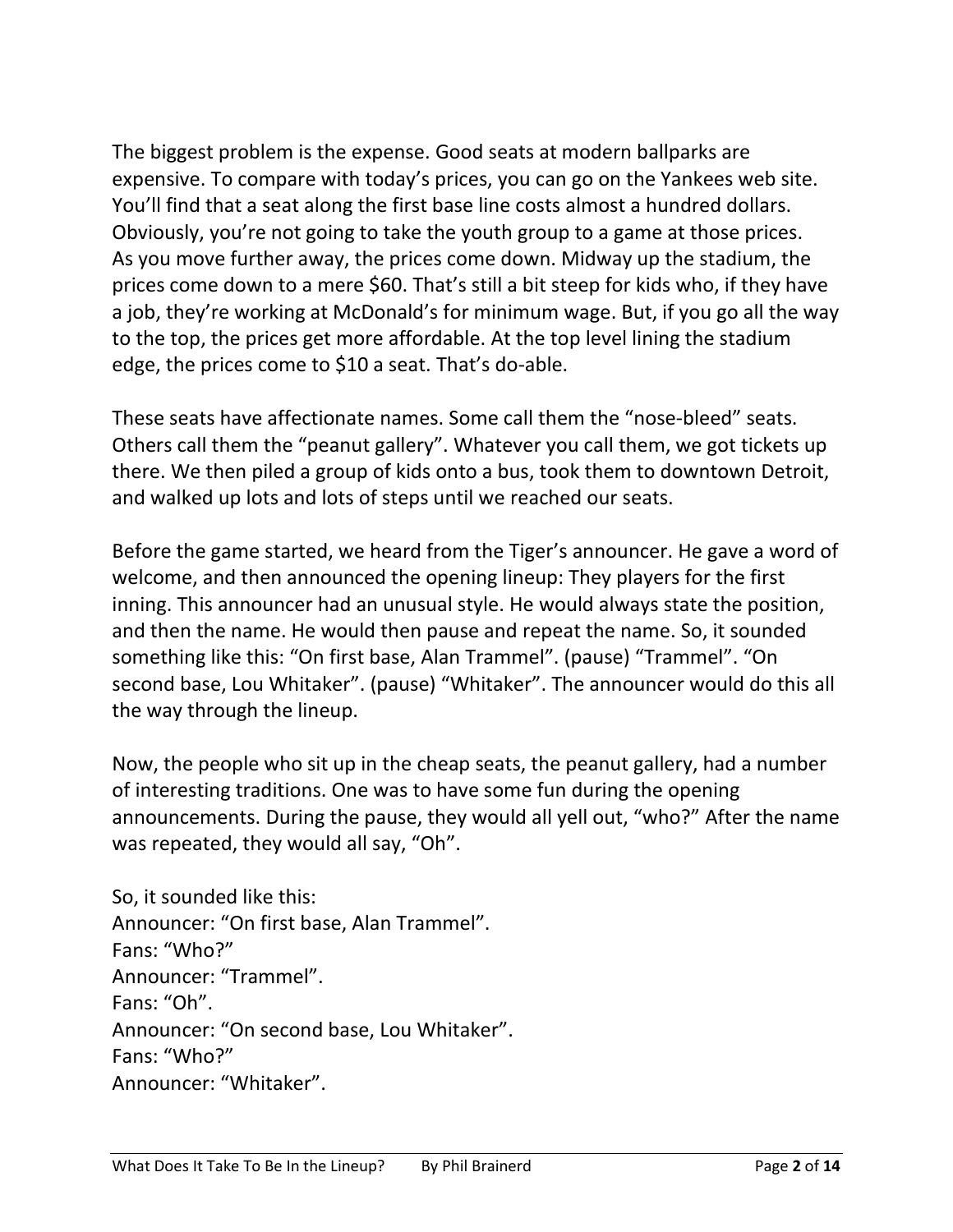Fans: "Oh"

This went on all the way through the lineup.

Between the time the announcer finished his job and the players ran onto the field, I got into a discussion with the kids around me. We asked, *"What would it take to be in that lineup?"* Lots of young people dream about that. To be in that lineup, you would have to be one of the best ball players in the country at any given time. You would have to be strong and fast, agile and smart. In fact, you would have to be the strongest, the fastest, the most agile, and the smartest.

We've just started a new series, "The King and I – Matthew tells us about the King of the Universe". In this series, we're going to work our way through the Gospel According to Matthew. So, last week, we heard an introduction to the book. Today, we're going to start at the beginning of chapter 1.

Matthew starts his book with the genealogy of the great King. A genealogy is a list of someone's ancestors. In this case, these are the people who were ancestors of Jesus Christ. *If you will, you could call this a kind of a lineup.*

As we read this, we're going to ask the same question that the kids in my youth group asked years ago:

## *"What would it take to be in the lineup?"*

In other words, what did these people have that qualified them to be on this list? Let's dive in by opening our Bibles and reading Matthew, chapter one.

1 This is the genealogy of Jesus the Messiah the son of David, the son of Abraham: 2 Abraham was the father of Isaac, Isaac the father of Jacob, Jacob the father of Judah and his brothers, 3 Judah the father of Perez and Zerah, whose mother was Tamar, Perez the father of Hezron, Hezron the father of Ram, 4 Ram the father of Amminadab,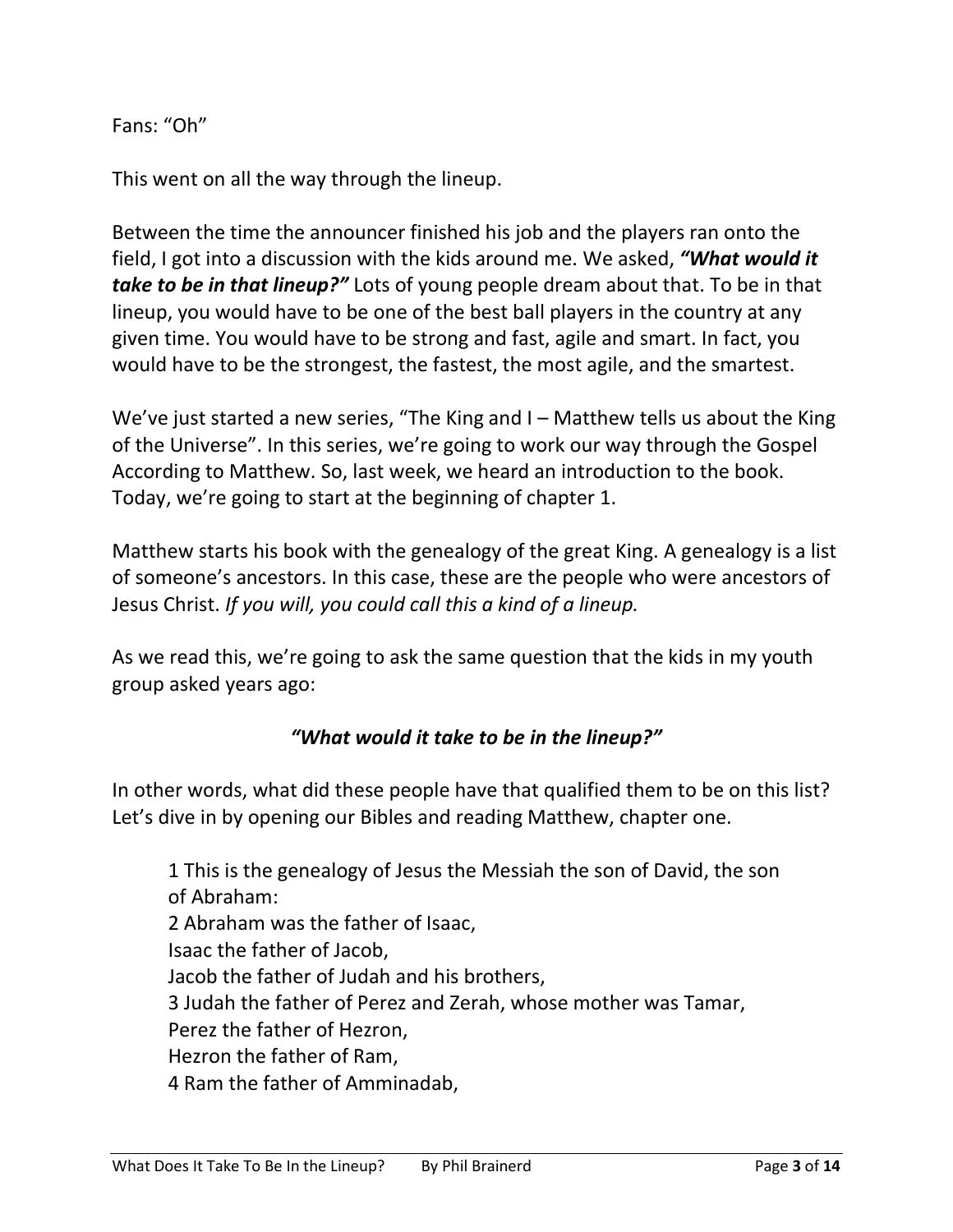Amminadab the father of Nahshon, Nahshon the father of Salmon, 5 Salmon the father of Boaz, whose mother was Rahab, Boaz the father of Obed, whose mother was Ruth, Obed the father of Jesse, 6 and Jesse the father of King David. David was the father of Solomon, whose mother had been Uriah's wife, 7 Solomon the father of Rehoboam, Rehoboam the father of Abijah, Abijah the father of Asa, 8 Asa the father of Jehoshaphat, Jehoshaphat the father of Jehoram, Jehoram the father of Uzziah, 9 Uzziah the father of Jotham, Jotham the father of Ahaz, Ahaz the father of Hezekiah, 10 Hezekiah the father of Manasseh, Manasseh the father of Amon, Amon the father of Josiah, 11 and Josiah the father of Jeconiah and his brothers at the time of the exile to Babylon. 12 After the exile to Babylon: Jeconiah was the father of Shealtiel, Shealtiel the father of Zerubbabel, 13 Zerubbabel the father of Abihud, Abihud the father of Eliakim, Eliakim the father of Azor, 14 Azor the father of Zadok, Zadok the father of Akim, Akim the father of Elihud, 15 Elihud the father of Eleazar, Eleazar the father of Matthan, Matthan the father of Jacob, 16 and Jacob the father of Joseph, the husband of Mary, and Mary was the mother of Jesus who is called the Messiah. (Matthew 1:1-16)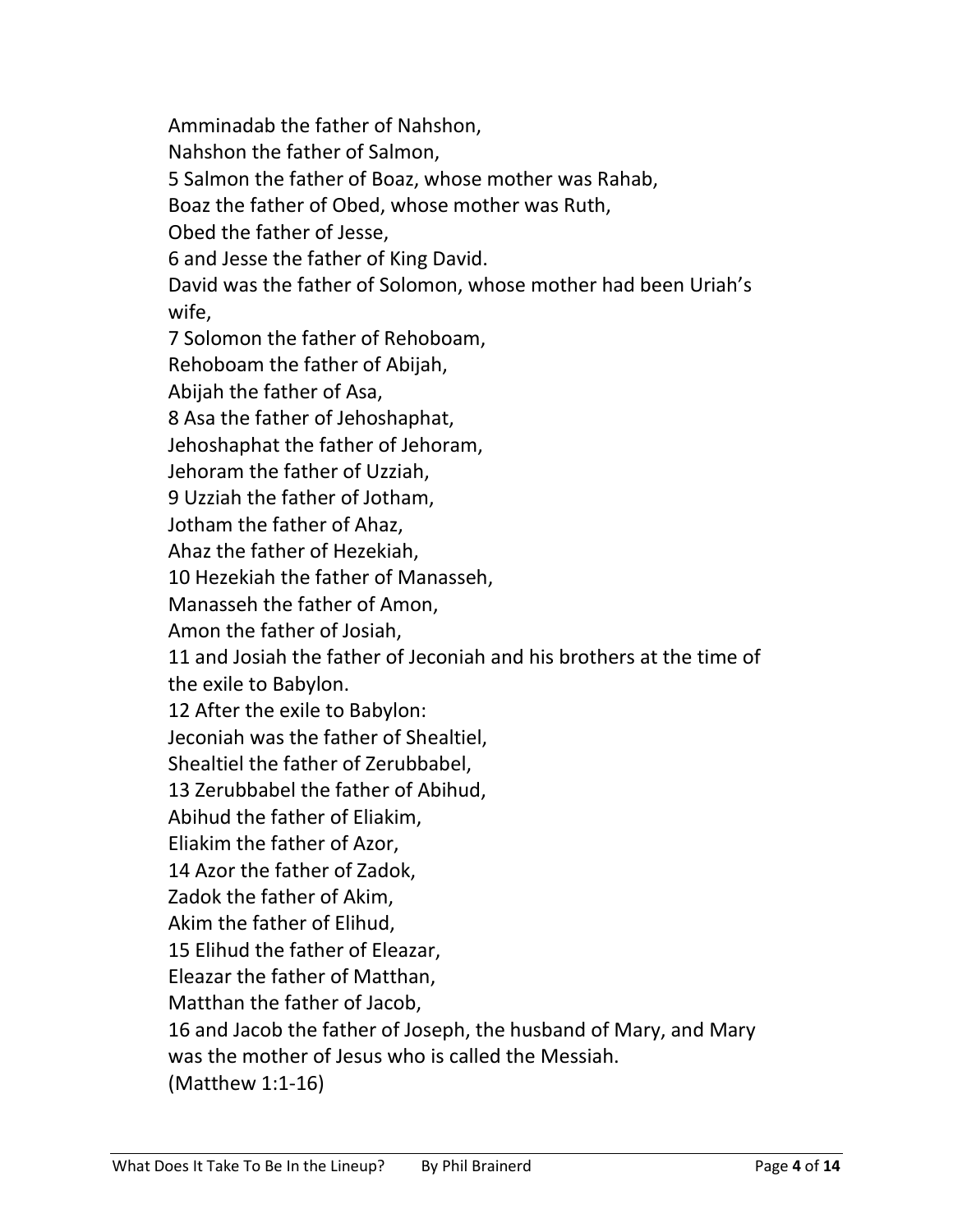# **I. Why did Matthew start his book with a genealogy?**

Before we get to our main question, "What does it take to be in the lineup", we have to answer the question, "Why is the lineup here?" In other words, "Why did Matthew start his book with a genealogy?"

1) The first answer to this question involves what we today call the "target audience" of this book. The "target audience" is the Jewish people. We mentioned last week during the introduction to Matthew's book that Matthew wanted all of his friends to meet Jesus. His most immediate friends were the Jewish people.

The Jewish people in the days of Matthew were a very diverse group of people, just as Jewish people are today. They disagreed about a lot. But, there was one thing they agreed upon: One day, a great King would come to rule their nation. He was called, "The Messiah", the chosen one.

This topic came up a number of times over the Advent season, so we won't spend a lot of time here. But one of the reasons Matthew presented this genealogy was to demonstrate that Jesus was eligible to be this great king.

To qualify to be the great King, at least three things needed to be true: 1) The Messiah had to be Jewish – he had to be a descendant of Abraham. 2) He must be a descendant of King David. Matthew points these things out first thing on his list.

This is the genealogy of Jesus the Messiah the son of David, the son of Abraham… (Matthew 1:1)

So, in this genealogy, in this list, Matthew includes Abraham and David, and the connections in between. Because Jesus is descended from both Abraham and David, Jesus is qualified to be the great king. This would satisfy the Jewish believers that Matthew was trying to reach.

There is a second reason Matthew included this genealogy: **2) He wanted to demonstrate God's power and his faithfulness to his promises.** Matthew did this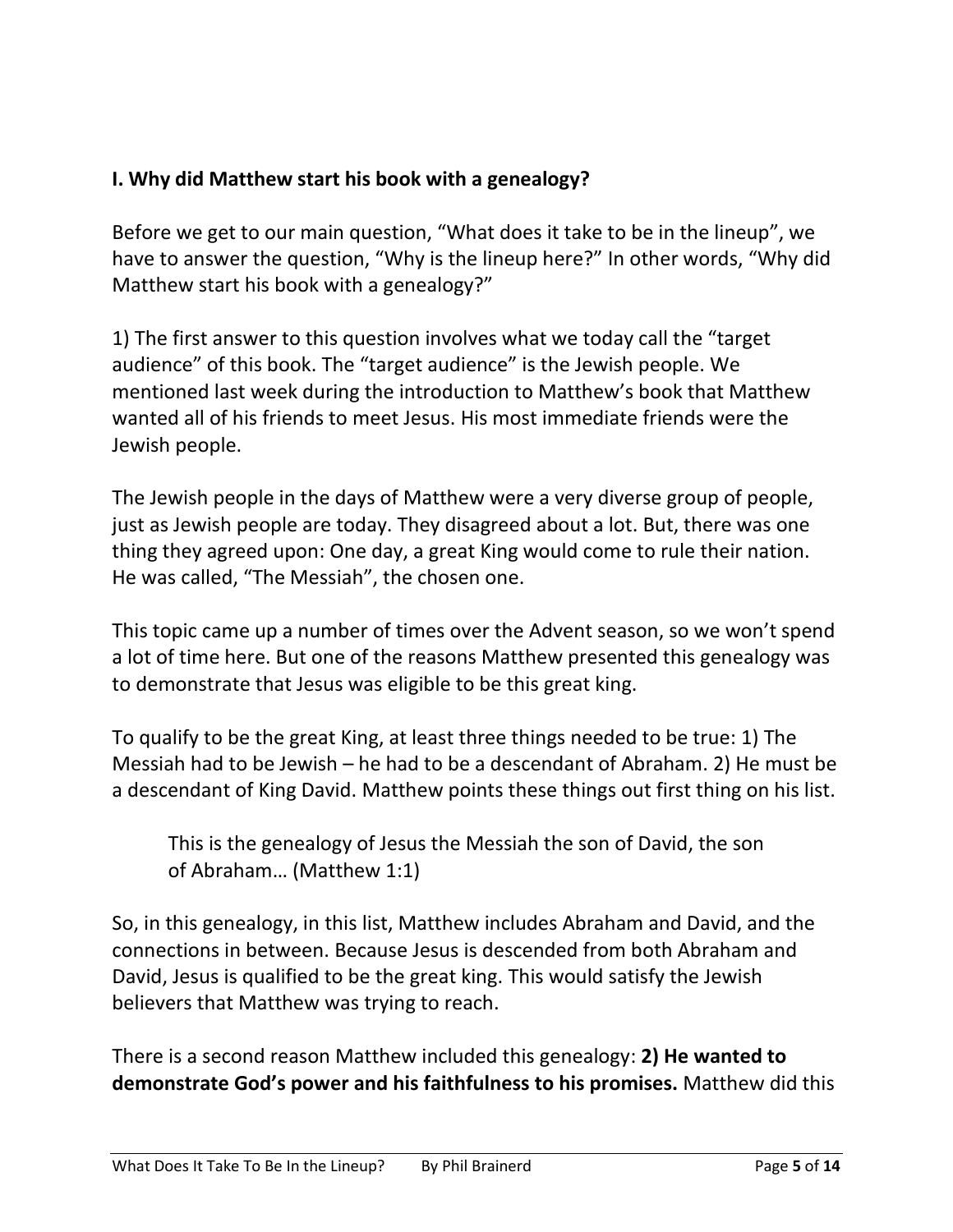by showing that Jesus fulfilled prophecy. Again, we spoke about this during Advent, but let's just be reminded of one example:

The scepter will not depart from Judah, nor the ruler's staff from between his feet, until he to whom it belongs shall come - and the obedience of the nations shall be his. (Genesis 49:10)

This prophecy says that all the kings of Israel must be a descended from Judah. This will be true until the final great king comes. Judah was one of the 12 sons of Israel, who was the grandson of Abraham. So, in this genealogy, Matthew includes Judah.

2 Abraham was the father of Isaac, Isaac the father of Jacob, Jacob the father of Judah and his brothers, (Matthew 1:2)

This shows that Jesus fulfilled prophecy.

In order to make prophecy work, you need a couple of things. *First, you need power.* A lot of things can come up between the time that you predict something, and the time that it's supposed to happened. God controls all the events from the time that he makes a prophecy, until the time that he fulfills it – he has the power.

*Second, you also must be faithful.* If God makes a promise, he feels personally obligated to expend the energy to make the promise happen.

Let's look at a life example: Lots of time, people have to apologize because they can't keep a promise. Have you ever had someone tell you they'll meet you at a certain time, and they're late? Or, they forgot? Or, something came up that they had no control over? It happens to all of us.

Or, maybe someone told you they would meet you, but they overslept? Sometimes, if you're in bed, staying in bed feels much more important than making an appointment happen. *To fulfill a promise, you have to want to fulfill the promise. You must be faithful.*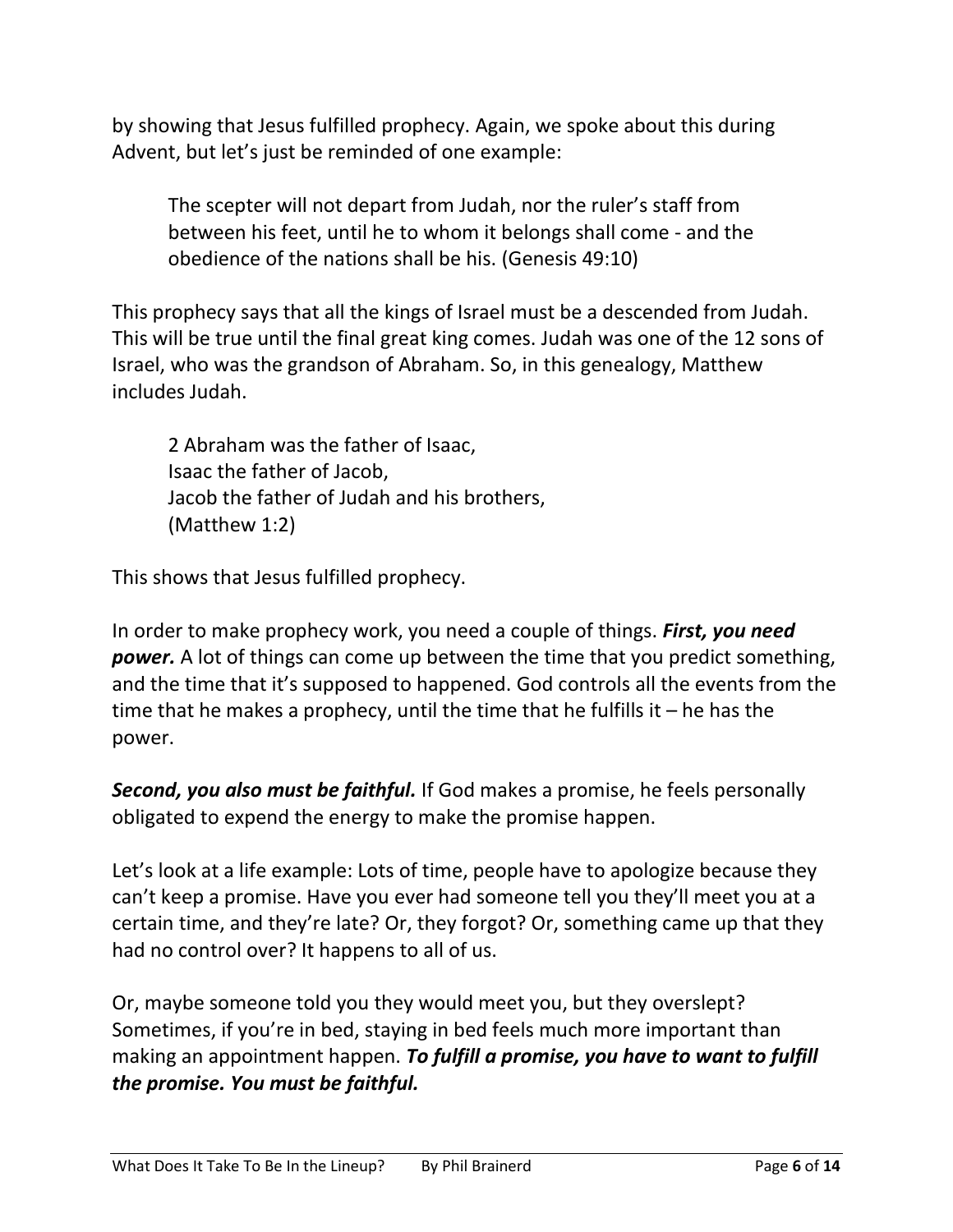When God makes a prediction, he has the power to fulfill the prediction. When God makes a promise, he is faithful.

So, Matthew wanted his friends to know that God is powerful, and that God is faithful. And he demonstrated both of these things through Jesus in the way that Jesus fulfilled prophecy. This is something we're going to see all throughout the book of Matthew. Matthew points out lots of times that Jesus fulfilled prophecy. We'll highlight those as we go along.

Now, there's a third reason that Matthew included this genealogy. This reason isn't stated in the text, but I think it's true based on my study of Scripture. **3) Matthew included this genealogy to demonstrate that People are important to God.** People are important. Their names are important. Their lives are important. Their stories are important.

Do you know what that means? It means you are important to God. Your name is important to him. Your life is important to him. Your story is important to him. The Bible is a collection of stories about real people. In Many cases, their names are a prominent part of the stories that the Bible tells.

So, Matthew starts his book with a genealogy. He does it:

1) Because of his target audience, the Jewish people, who were looking for their Messiah.

2) To demonstrate God's power and faithfulness through fulfilled prophecy.

3) Because people are important to God.

So, now that we know why Matthew included this list of names at the beginning of his book, let's get back to our question: "What does it take to be in the lineup?" Or, more specifically, who were these people, and what qualified them to be on this list?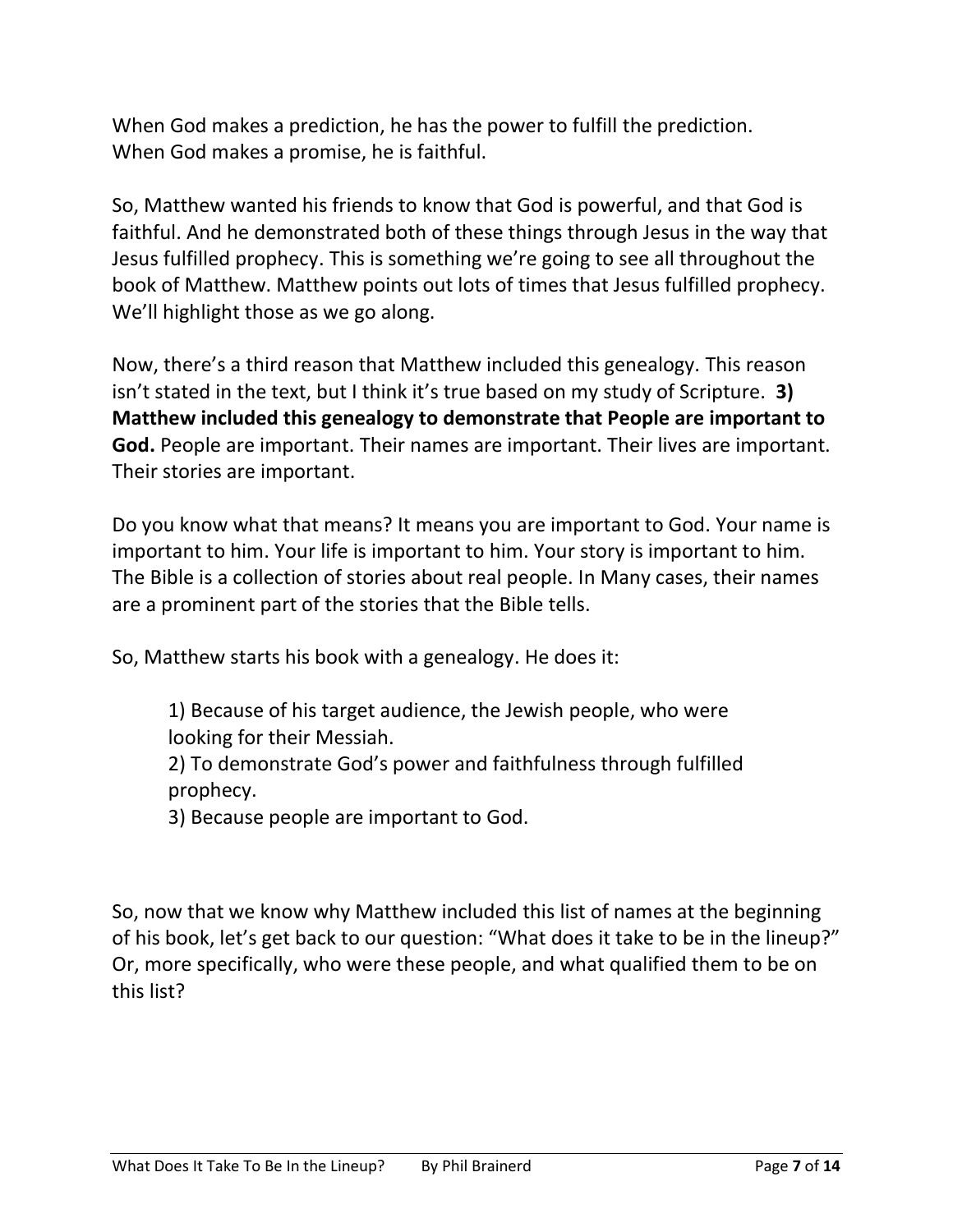## **II. Who were these people, and what qualified them to be on this list?**

Let's answer that question by looking at some of the names, some of the people on this list. Sadly, we don't have time to meet them all, but let's look at a few important ones.

We're going to learn that each of them did something special, or they had a special quality that allowed them to be here. We're also going to learn something very important; something surprising. We're going to learn that they lacked qualities that you would expect.

Let's look at some of these very special people.

#### **1. Abraham**

We first meet Abraham in the book of Genesis in chapter 12. Abraham at the time was living in an ancient city called "Haran". The location is thought to be in modern-day Turkey. One day, God appeared to Abraham. Here's how the conversation went:

1 The Lord had said to Abram, "Go from your country, your people and your father's household to the land I will show you. 2 "I will make you into a great nation, and I will bless you; I will make your name great, and you will be a blessing. 3 I will bless those who bless you, and whoever curses you I will curse; and all peoples on earth will be blessed through you." 4 So Abram went, as the Lord had told him; (Genesis 12:1-4)

So, why is Abraham on this list? First, God picked him. For reasons we do not know, God picked Abraham to be the father of the whole Jewish race.

Second, Abraham trusted God and he obeyed God. Abraham was a successful person living in a safe, comfortable place. God told Abraham that, if he was willing to leave the safety and comfort of his home, and go where God told him to go, that Abraham would receive all kinds of incredible things. We're told that Abraham believed God. So, he obeyed when God told him to go.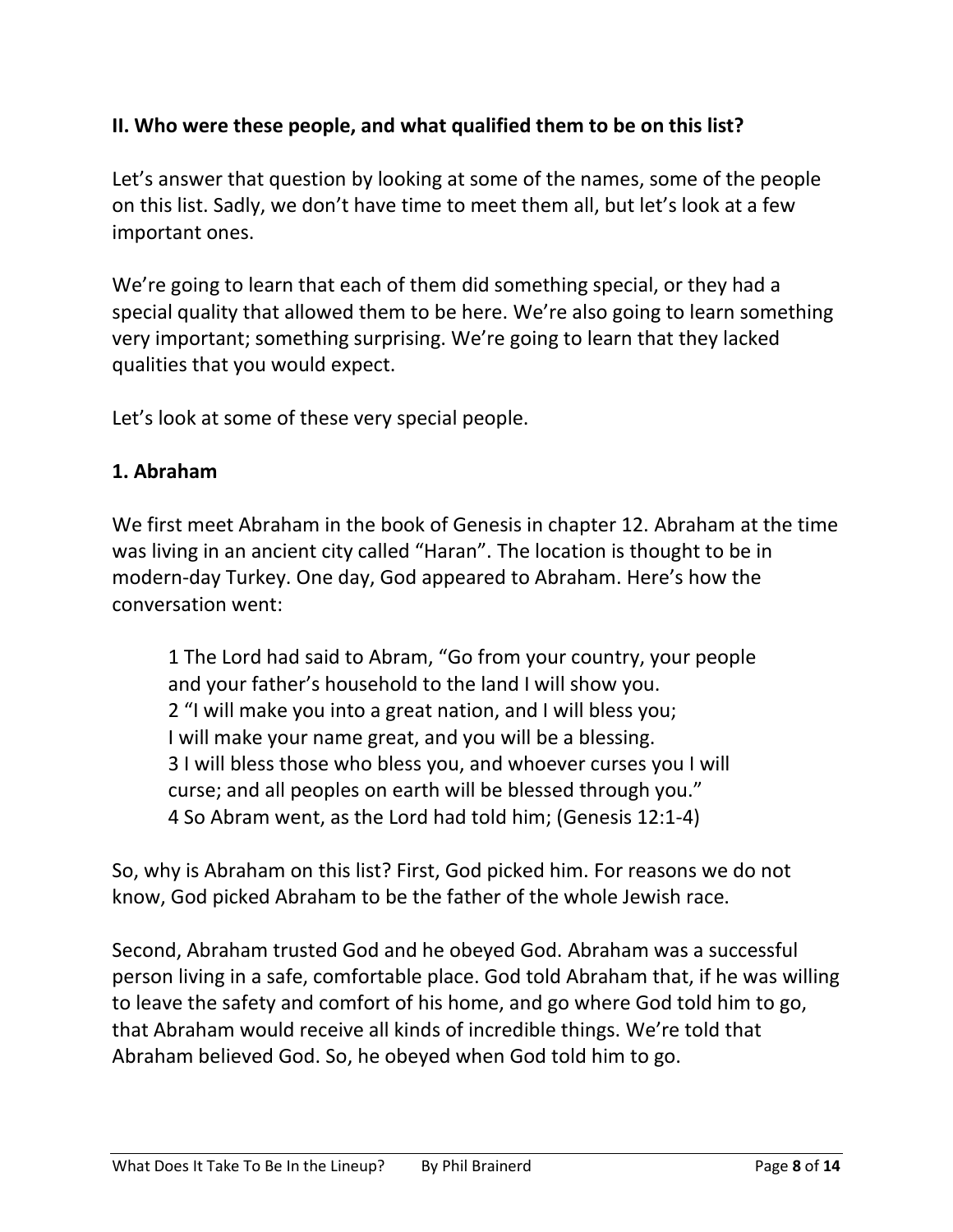So far, we can see why Abraham is on the list. He had faith. But, there's also something surprising about Abraham. Let's read about it.

10 Now there was a famine in the land, and Abram went down to Egypt to live there for a while because the famine was severe. 11 As he was about to enter Egypt, he said to his wife Sarai, "I know what a beautiful woman you are. 12 When the Egyptians see you, they will say, 'This is his wife.' Then they will kill me but will let you live. 13 Say you are my sister, so that I will be treated well for your sake and my life will be spared because of you." (Genesis 12:10-13)

Abraham had a surprising problem. He didn't always trust God to protect and provide for him. He went to the land God told him, but then there was a famine. Did he pray to God and ask for God to provide? No. Instead of trusting God, he ran down to Egypt.

While in Egypt, he gets scared. Does he ask God to protect him and trust that God will do that? Again, no. He told a big, whopping lie. This got him into trouble.

So, this tells us something.

## *Perfection is not required to be in the lineup.*

That's true of others on the list. Some of them do much worse things than Abraham.

There's a lot more to learn about Abraham. We'll run into him a lot as we study the Scriptures together.

How about another name?

### **2. Ruth**

Boaz the father of Obed, whose mother was Ruth… (Matthew 1:5(b))

Let me summarize a few things about this woman. The book of Ruth in the Old Testament starts with the story of a family who lived in ancient Israel: A father, a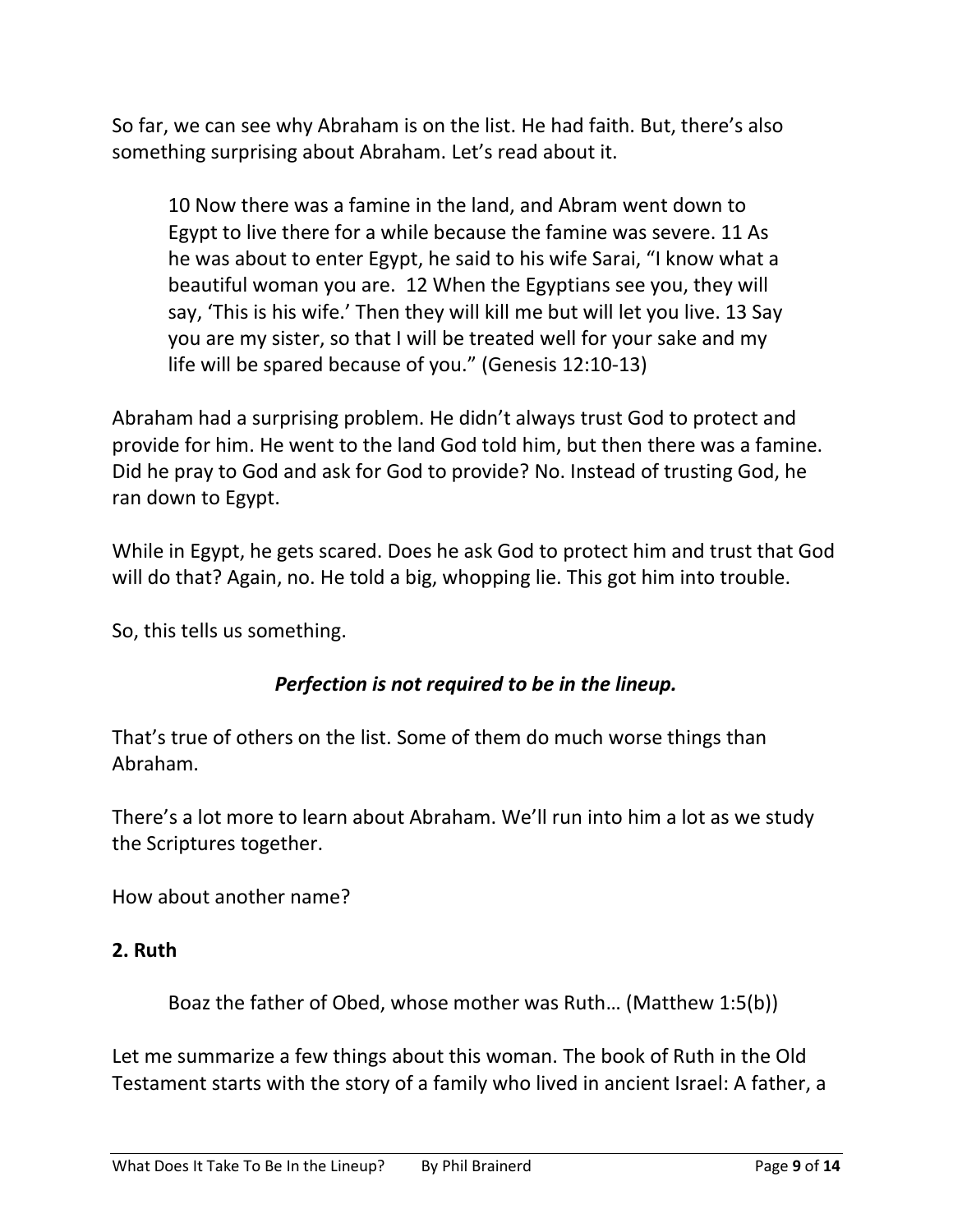mother, and two sons. During the time that they lived, there was a famine: Not unlike the one that happened when Abraham was alive. Like Abraham, the family travelled to a neighboring nation to find food. While Abraham travelled to Egypt, this family travelled to Moab.

While there, the sons married local women. Now, in ancient Israel, most Jewish men tried to marry Jewish women. Young people could marry someone from another nation, but you had to do so carefully. Jewish believers had as one of their prime directives to encourage and protect belief in one true God. People from other nations had a way of being dedicated to other gods.

Things in Moab didn't work out very well. The father died. Then, the two sons died. So, the mother is left living in a foreign nation in poverty with her two daughters-in-law.

The mother, whose name was Naomi, heard that things have gotten better back home. She tells her daughters-in-law that she's leaving, and it's OK for them to stay and start their lives afresh in their homeland. One of the young women takes Naomi's advice and leaves. But the other, whose name was Ruth, does something highly unusual. Let's read about it.

16 But Ruth replied, "Don't urge me to leave you or to turn back from you. Where you go I will go, and where you stay I will stay. Your people will be my people and your God my God. 17 Where you die I will die, and there I will be buried. (Ruth 1:16-17)

Something amazing has happened. Ruth, who grew up in a land filled with idols, has come to love the one true God. She loves her mother-in-law, and she loves her Jewish family. She is willing to leave everything to go to the land of Israel with Naomi.

So, Ruth has some qualities that would place her on a list of memorable people in the Bible. But she also lacks something that you might expect. She lacks *pedigree*. Why do I say this? You would think that the Jewish Messiah would have all Jewish ancestors. Jesus has not one, but two people in this genealogy (Ruth and Tamar) who are not of Jewish descent. How can this be possible? For Jesus to qualify for the throne of Israel, he only needed to trace his lineage from Abraham and David.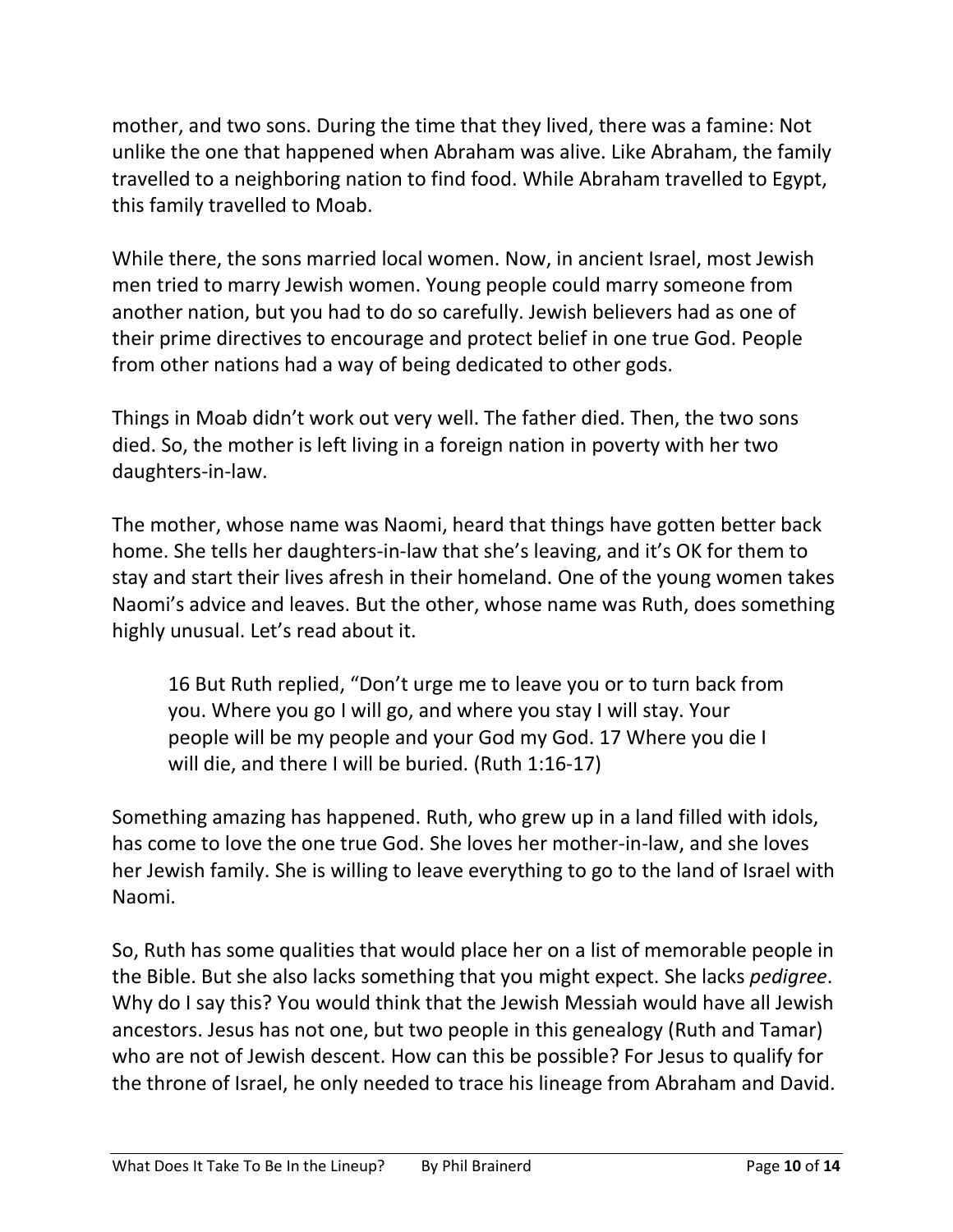You could do this through the fathers. Women, apparently, are exempt from this requirement.

By reminding us that God included Ruth in the genealogy of Jesus, Matthew makes an important point:

## *Pedigree is not required to be in the lineup.*

Perhaps Matthew includes this fact to start another theme that he will expand on in his book. Later, he quotes Jesus:

11 I say to you that many will come from the east and the west, and will take their places at the feast with Abraham, Isaac and Jacob in the kingdom of heaven. (Matthew 8:11)

So, what does it take to be in the lineup? So far, we've learned that perfection is not required to be in the lineup. Pedigree is not required, either. People from all over the world are welcome.

Now, I wish we had time to look at all the names. We need someday to look at the lives of people like Isaac, Jacob, and Judah. We need to learn about all the kings in the line of Jesus: David, Solomon, Jehoshaphat, and Josiah. For now, time only permits us to hit one more name.

## **3. Ahaz**

Let's read about the king named Ahaz.

Ahaz was twenty years old when he became king, and he reigned in Jerusalem sixteen years. Unlike David his father, he did not do what was right in the eyes of the Lord. 2 He followed the ways of the kings of Israel and also made idols for worshiping the Baals. 3 He burned sacrifices in the Valley of Ben Hinnom and sacrificed his children in the fire, engaging in the detestable practices of the nations the Lord had driven out before the Israelites. 4 He offered sacrifices and burned incense at the high places, on the hilltops and under every spreading tree. (II Chronicles 28:1-4)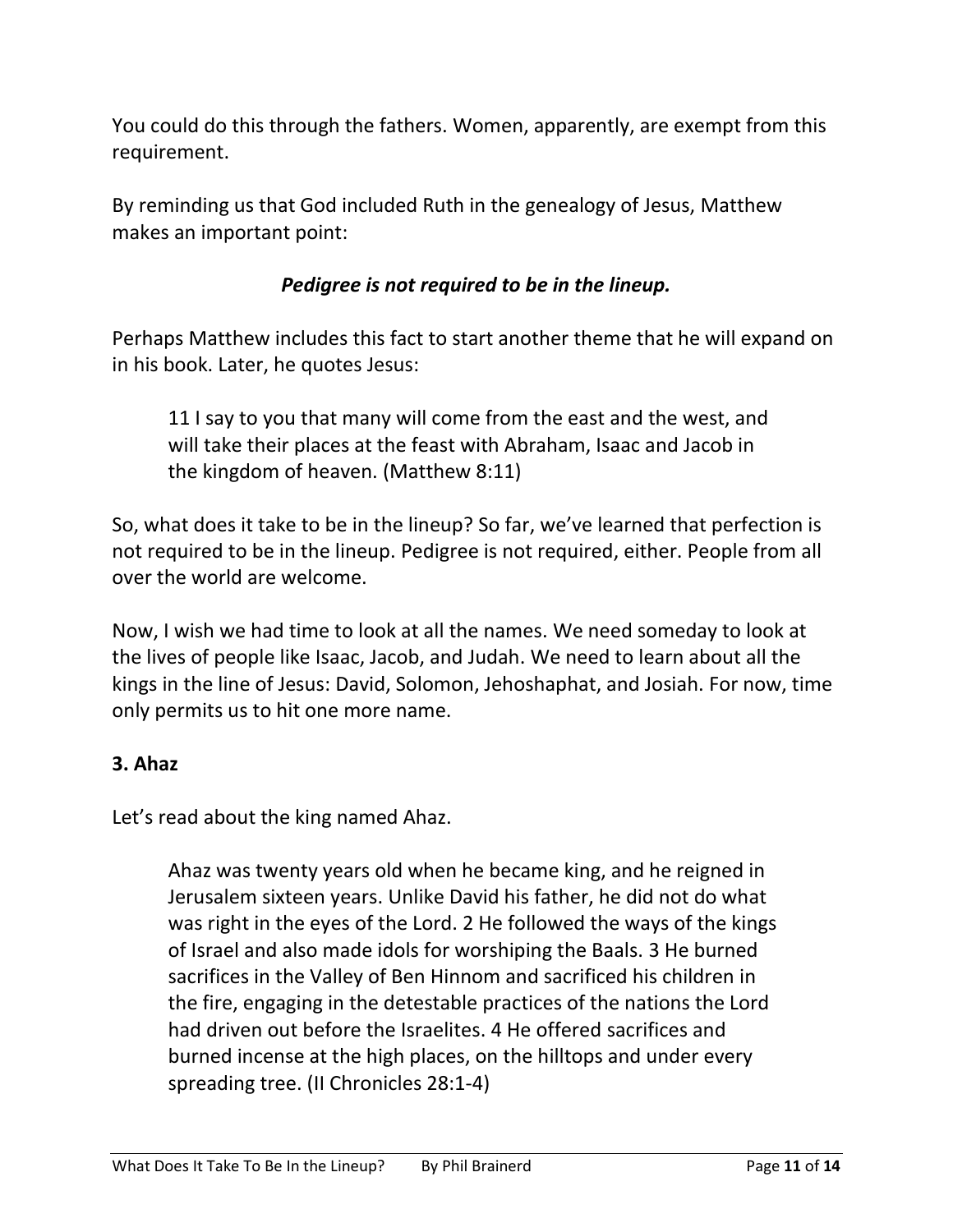Well, this is odd. *Ahaz didn't follow the one true God.* He followed idols. He did terrible things; detestable things. He was weak, unfaithful, cocky, misguided, and simply evil. To summarize this man: There is not a single good thing we can say about Ahaz.

You know how I said earlier that each person on the list had something good or special about them that qualified them to be on the list? Well, I was wrong. As I said, there is not a single good thing we can say about Ahaz. So, what's he doing in the list?

Ahaz had only one accomplishment in life. He was a king of Israel, and he lived long enough to have a child. That child continued the lineage that eventually led up to Jesus.

Perhaps Matthew included Ahaz because he wanted to set a tone for his book. Recall that Matthew wants all his friends to meet Jesus. Well, the story of Jesus is complex. The Bible is a complex book. God, who is described in the Bible is complex. He is complex, and he is very different from us. He does things very differently than we do. He has altogether different goals than we do.

We started with the illustration of a Baseball team. I mentioned the conversation that I had with the kids in my youth group. We wondered what it would take to be in the lineup of a major league baseball team. As we said earlier, you would have to be the best. You would have to be the strongest, the fastest, the most talented.

So, when you watch a major league ballgame, you see the results of that. You see the best. You see the players who are successful, at least on some level. *However, the kingdom of heaven is very different.*

Of course, some of the people are what you'd expect. We will read in Matthew's book about people who met Jesus and followed him right away. Those are great stories.

But, we will also read of people like Judas. Judas had every opportunity to know who Jesus was. He spent years following Jesus around. He saw miracles. And yet, Judas betrayed Jesus. Why is this?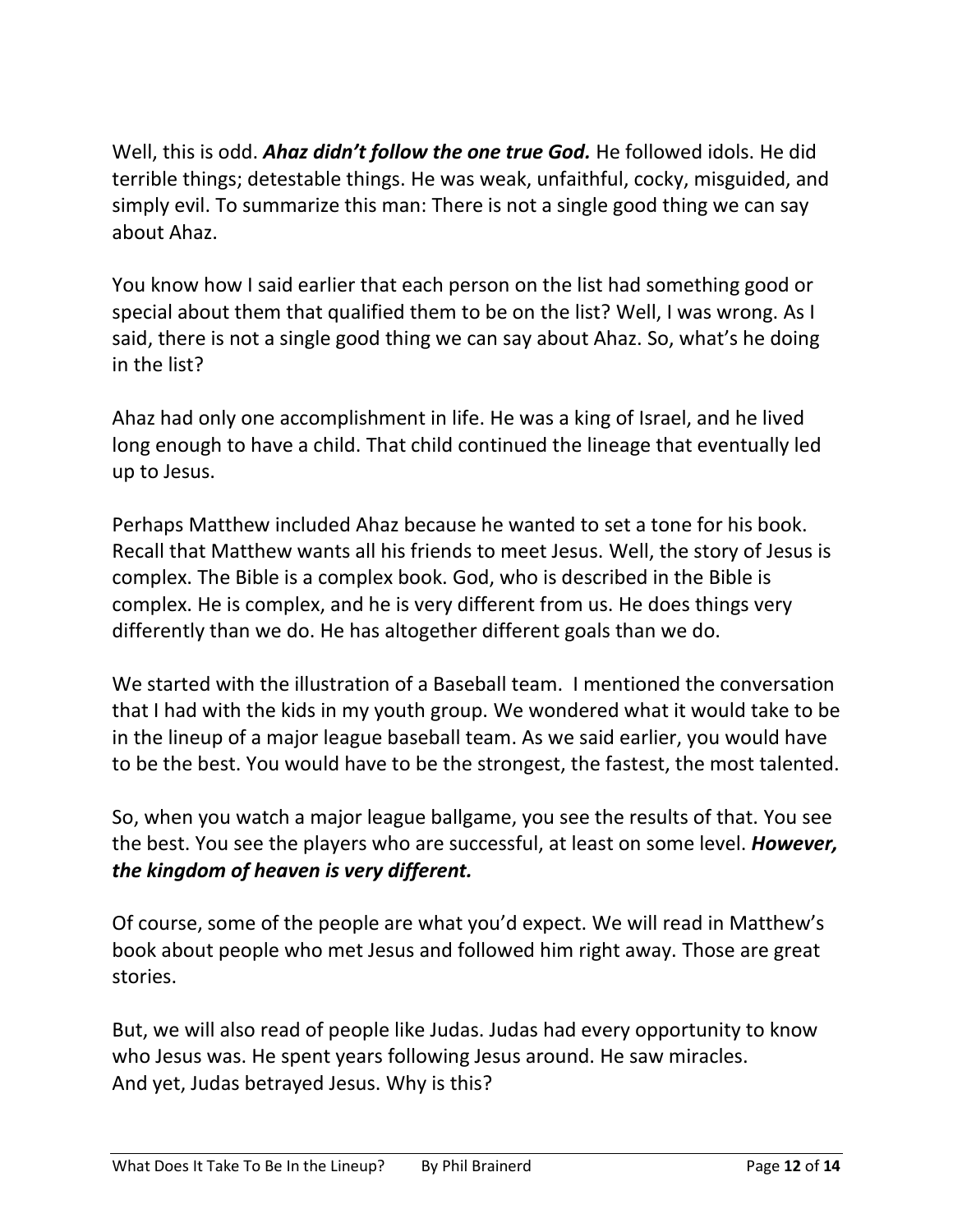Imagine watching a major-league ballgame. One player is what you'd expect; a successful athlete who hits a home run. The next player though, is clearly out of shape. He has a beer-belly. He doesn't look like he knows how to use any of his equipment. This is strange, because he has access to the best trainers and equipment available. But, he doesn't take advantage of anything he is offered. Because of this, he strikes out.

Someone asks the coach, "What is that guy doing in the lineup?" The coach answers, *"The owner wants to give him a chance. He's the owner – he can do whatever he wants.*"

God is God. He is complex. He can do whatever he wants. Sometimes, he makes a genuine offer of love to people who never respond. And so, we get a man in the genealogy named Ahaz; a man who has missed every chance he's been given. Later, we will meet people like Judas, Caiaphas the high Priest, and Pontius Pilate. People who are given amazing and rare opportunities to speak directly with Jesus Christ. Tragically, not only do they fail to respond positively, they are all involved in the trial and crucifixion of the Messiah.

Let's pull this all together.

### **Conclusion**

Matthew starts his book with a genealogy, a list of all the descendants of Jesus. Matthew wanted all his friends to meet Jesus. His immediate friends were Jewish. He wanted them to know that Jesus had all the qualifications to be the king of Israel; the Messiah. We'll later learn that Jesus has qualities to make him King of a much greater realm. He is king of the Universe.

By starting with a genealogy, Mathew shows us that God has great power, and great faithfulness to his promises. Jesus fulfilled prophecies concerning the Messiah. Matthew will show us more as we study his book.

By starting with a genealogy, Mathew tells us that people are important to God.